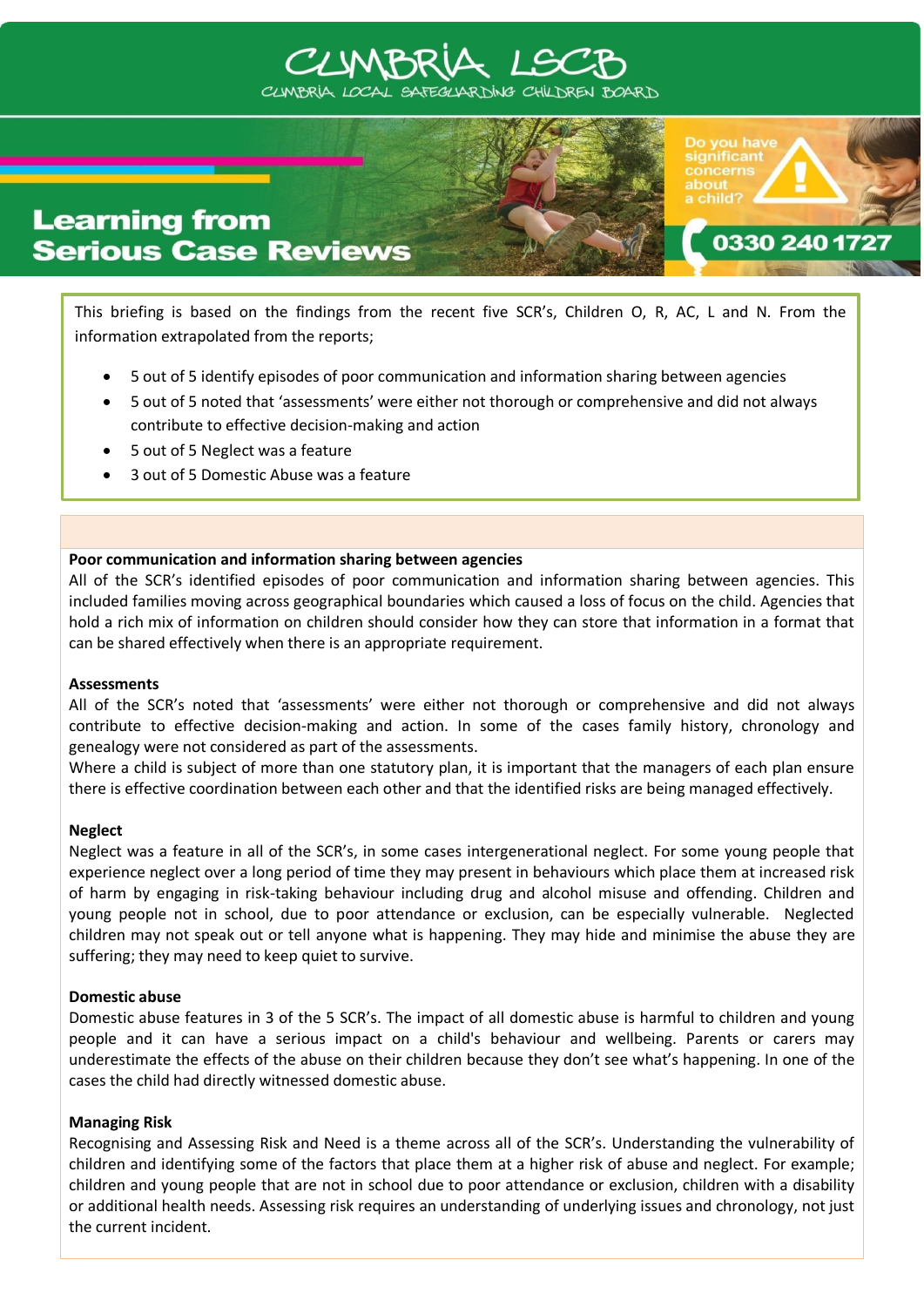# **Learning from Serious Case Reviews**

CLIMBRIA LSC

Risk and protective factors in the parent and the wider environment need to be understood, with a focus on the impact on the child. In one of the SCR's the known risks for care leavers and their ability to appropriately parent were not considered. Professionals working with pregnant and new mothers need to consider the long term impact of unresolved childhood trauma and abuse on future parenting capacity.

CLIMBRÍA LOCAL SAFEGLARDING CHILDREN BOARD

Responding to Risk and Need. In several of the cases there was little professional curiosity and scepticism around fathers and other males. Significant change (such as a new partner or non-attendance at appointments) is a cue for reappraisal of risk assessment.

### **Lack of engagement from families**

Many of the families in these cases had a history of poor engagement with children's services and other services and included failure to attend medical or other appointments or a lack of take-up of supportive services (Early Help) lack of engagement with school staff which meant that many of the children were left at risk. In some of the cases the families were reluctant or resistant to engage, in circumstances such as this the child's welfare should remain paramount at all times. All staff working with families need to be familiar with the Working with Uncooperative Families - Disguised Compliance Policy.

#### **Education**

The reports highlight specific learning for schools and education providers. School staff are perhaps best placed to notice how children are because they commonly have contact with the same child on an almost daily basis (but only if children attend school regularly). Educational establishments need to be aware of the recommendations from the serious case reviews in relation to Attendance Plans and the need to consider an Early Help Assessment when attendance falls below 85% - and record the reason if not proceeding with this. This is also in line with the recently updated 'Keeping Children Safe in Schools and Colleges' document.

One report highlights the need to support vulnerable children throughout their transition from Junior School to Secondary School and outlines the need for transition plans to record the voice of the child.

### **Themes drawn from all of the SCR's**

- $\triangleright$  Recognising and Assessing Risk and Need Professionals working with pregnant and new mothers need to consider the long term impact of unresolved childhood trauma and abuse on future parenting capacity
- $\triangleright$  Responding to Risk and Need in one of the cases there was very little professional curiosity and scepticism around fathers and other males who associated with changing, high need or complex families particularly where there has been a history of sexual exploitation or abuse
- Quality of Assessments initial and ongoing assessments must be thorough, timely, gather multiagency information, inform decision-making and take account of historic context of the family
- $\triangleright$  Service and Geographical Boundaries in one of the cases the family moved between geographical areas and between service areas, this caused a loss of focus on the child